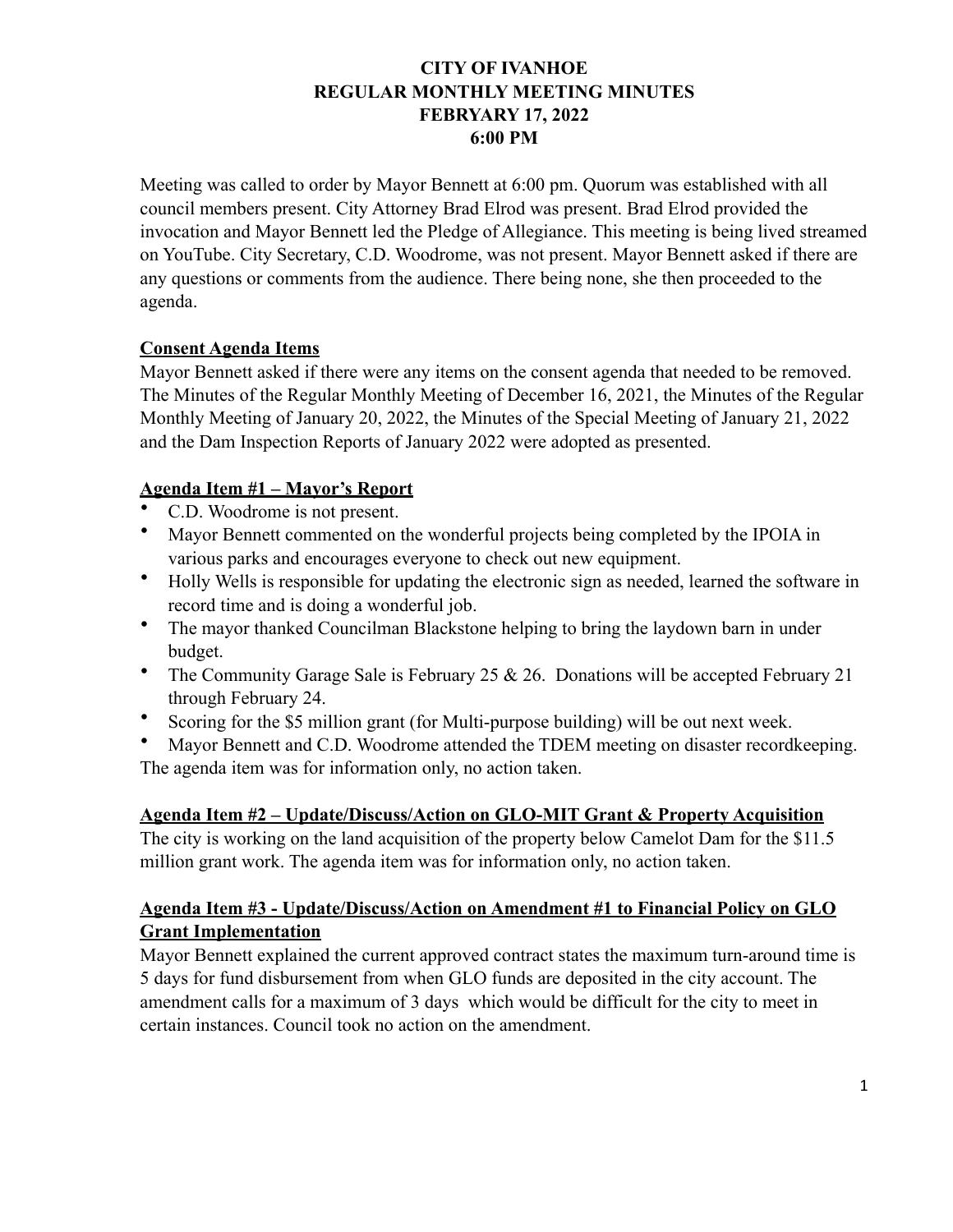# **Agenda Item #4 - Supervisor of Dam Report by Rusty Harrison**

- Charmaine Dam Recaulking was scheduled for the first week of February 2022, but Chance Construction did not come due to rain. Chance Construction will call Rusty Harrison to reschedule. Five beavers have been trapped on Lake Charmaine.
- Tristan Dam Tree and brush removal on the downstream side of the dam will be completed on February 18, 2022.
- Galahad Dam Public Works cleaned out debris.

The agenda item was for information only, no action taken.

## **Agenda Item #5 – Municipal Court Activity Report**

| Municipal Court Report for January 2022: |            |
|------------------------------------------|------------|
| Total Fines & Court Costs Collected:     | \$1,234.00 |
| Total Fines Retained by the City:        | \$893.46   |
| Total Court Costs Sent to State:         | \$340.54   |
| 2022 Fiscal YTD:                         | \$4,793.00 |
| 2021 Fiscal YTD:                         | \$2,208.00 |

The agenda item was for information only, no action taken.

# **Agenda Item #6 – City Marshal Activity Report**

| Total Calls/Activity for January 2022                   |    |
|---------------------------------------------------------|----|
| Total of Activity Calls to Marshal's Office             | 98 |
| Total Calls Received from Tyler County Sheriff's Office | 18 |
| Open Investigations                                     |    |

Three officers have been out sick in January. Ivanhoe Marshal officers will respond to calls outside of the city limits, as requested until other law enforcement arrives to take over the scene. An invoice was presented to Council for the installation of outside audio equipment in Deputy Drumm's vehicle. This equipment has been installed in all other law enforcement vehicles. The agenda item was for information only, no action taken.

## **Agenda Item #7 – Public Works Report by David Marshall**

- David Marshall thanked Council for materials and construction of the equipment barn and a special thanks to Councilman Blackstone for obtaining a lower price on the materials. Thanks to C.D. Woodrome for getting contractor to repair septic system at Emily laydown yard. Barn and working septic system helps with productivity.
- At the end of 2021, Public Works had 80 open work orders. To date, there are only 28 and progress is steadily being made.
- Construction on Sherwood Forest/Sherwood Forest West is approximately 3 days behind schedule.
- Work will start on roadwork at Galahad Dam next week and will take 2 to 3 weeks to complete.

The agenda item was for information only, no action taken.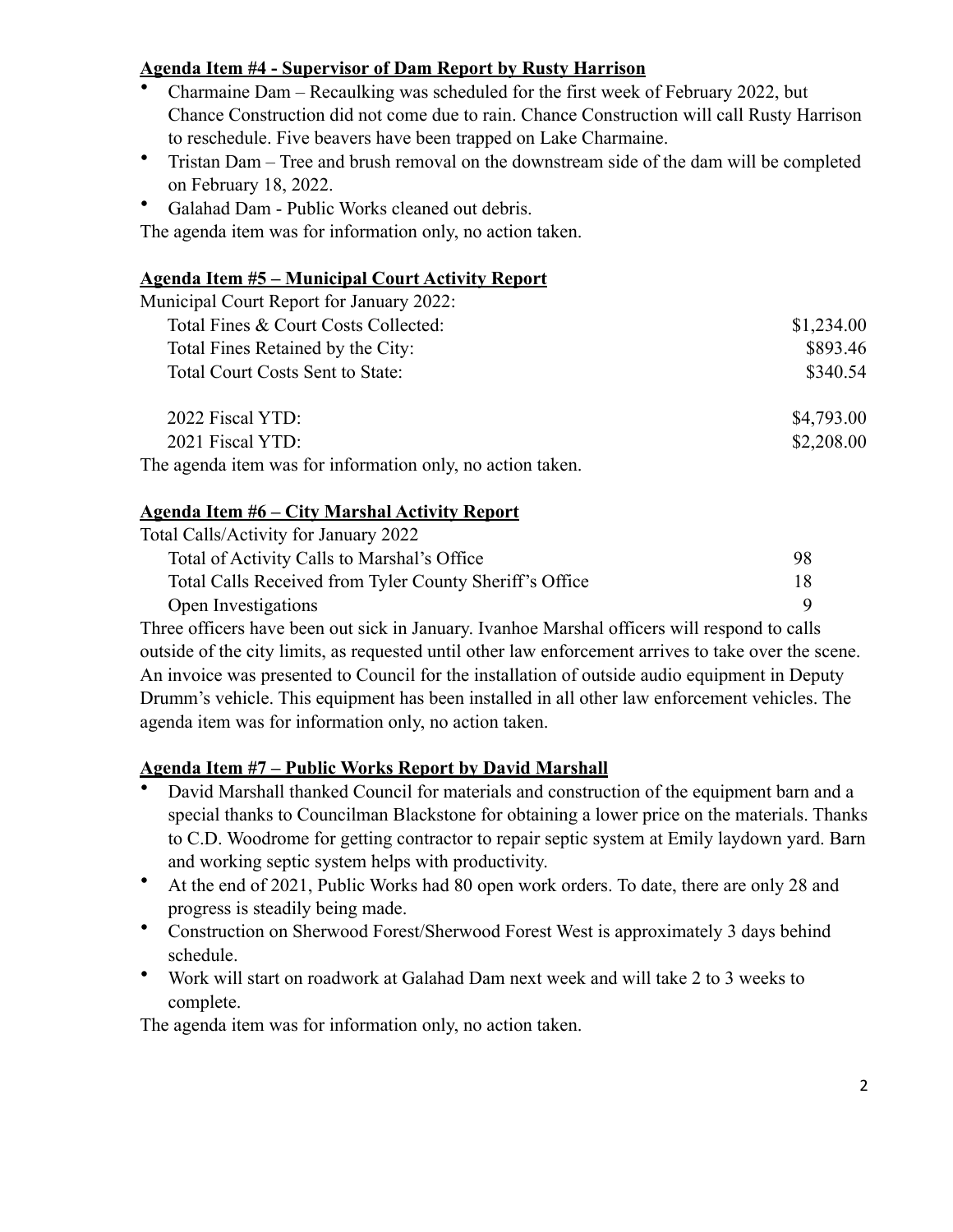# **Agenda Item #8 – Code Enforcement Activity Report**

Closed 12 cases. Sent out 37 notice cards. Administrative warrants have been issued on 9 cases. The agenda item was for information only, no action taken.

## **Agenda Item #9 – Discuss/Action Planning & Zoning Commission Recommendations**

- P&Z reconsidered the 17 consecutive day camping rule for recreational vehicles due to enforcement issues.
- P&Z is requesting a workshop to review ordinances that have enforcement issues. Date schedule is March 3, 2022 at 6:00 pm.

### **Agenda Item #10 – Update/Discuss/Action on IT/Communications Assessment/Agreement**

Agenda Item #10 was presented before Agenda Item #1. Councilman Herrington had requested at previous Regular Monthly Meeting of February 17, 2022 for additional bids for IT assessment for the City of Ivanhoe's IT and security needs. Councilman Herrington presented Mr. Michael Ramsey of Mr. I.T. whose company information was obtained from the City Secretary of Livingston, Texas. Mr. Ramsey is here to present an overall review of the services that Mr. I.T. provides and to answer questions. This is a rapid assessment of security, Wi-Fi, emails, etc. and the needs for years to come. Council should refer to the presentation packet.

### **Summary of Proposed Plan**

Security, Rapid Assessment & Infrastructure. Overall Audit Score is 17 out of 100.

- **Security**:
- o Internet Security Appliance: Internet Firewall which stops bad information from getting to hardware. Security Patches which provide automatic software updates.
- o Managed Domain Name System (DNS): Manages domain name and is translator that converts a computer's host name into an IP address on the internet.
- o Anti-Virus Software: Installed manually on each computer/laptop to update automatically.
- o Anti-Spam & Virus Filter Software: Mr. I.T. can manage via iCloud.
- o Content Filtering: Filters content access to certain sites and access to malicious content.
- o Endpoint Encryption: Encrypts hard drive to monitor and stop data loss and data theft.
- o Enterprise Resource Planning (ERP): Allows users to automate time-consuming daily tasks. Also allows user to work during a disaster.
- o Password Policy: Written password policy in place.

Security Audit Score is 11 out of 100.

## • **Rapid Assessment**

- o Security Awareness Training: Provide training as needed and explain how things work.
- o Workstations: Need to address remote computers/laptops which need to be monitored, patched and secured.
- o Virtual Private Network (VPN): Secures the transfer of data to and from remote locations.
- o Password Management: Passwords for computer logon and passwords for each software for each user of each specific software. Passwords need to be changed frequently, every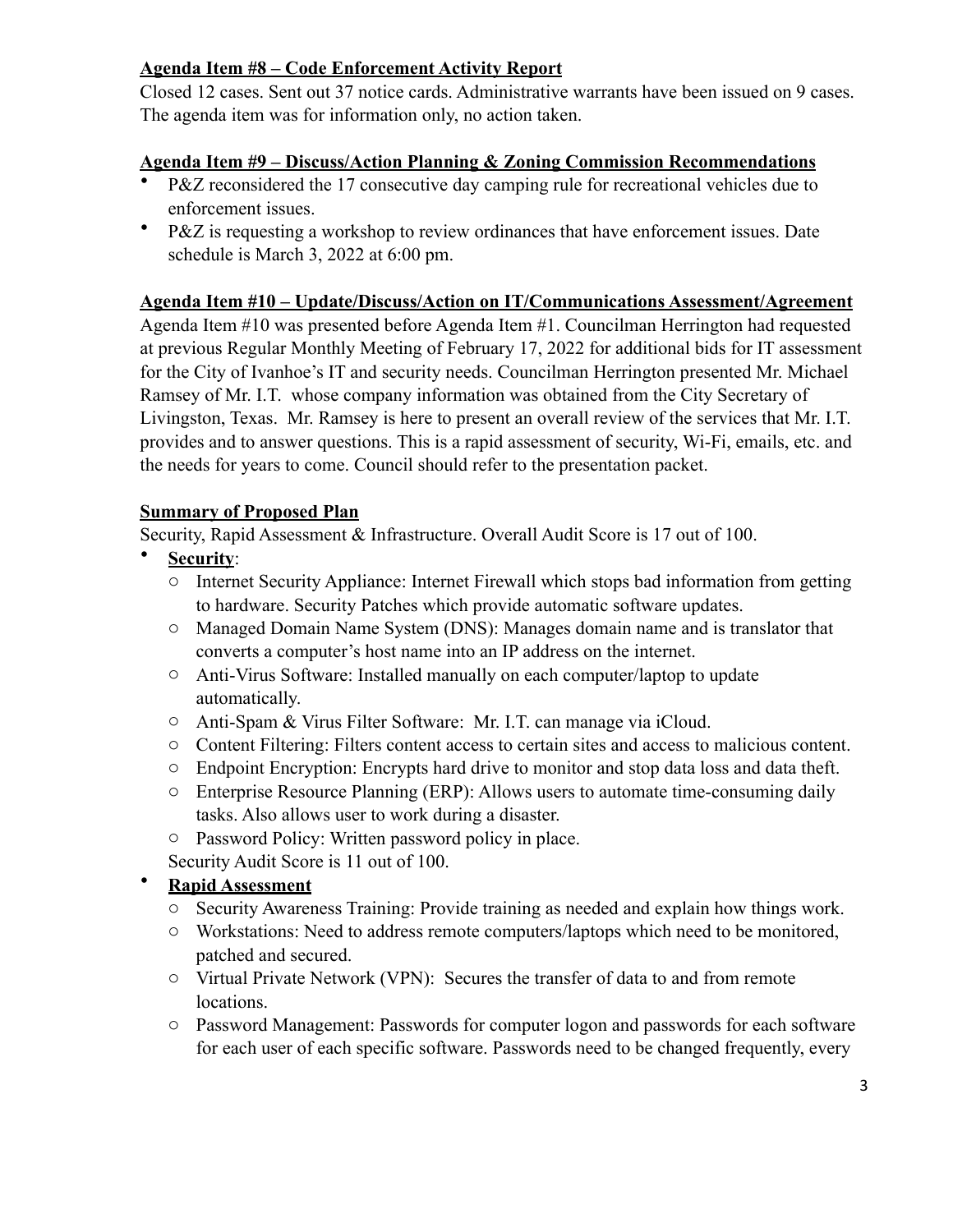60 to 90 days, per Password Policy. Passwords need to be a combination upper and low case alphas, numbers and special characters. Can also use fingerprint or facial recognition.

- o Two Factor Authentication:
- o Employee Productivity Monitoring: Software to monitor remote or in office workers from surfing unapproved sites and report misconduct.
- o Dark Web Monitoring: Monitors information used.
- Rapid Assessment Audit Score is 7 out of 100.

## • **Infrastructure**

- o Backup & Disaster Recovery:
- o Cabling: Use cabling with non-secure Wi-Fi.
- o DNS Records:
- o Wide Area Network (WAN) Redundancy/Fall Over: This is another way of computer communication.
- $\circ$  Hosted Exchange Email: Will use @cityofivanhoe.gov and not public email accounts, like Outlook or Gmail.
- o Managed Wireless: Wireless connectivity and security managed by ISP provider with no local control.
- o Server: Onsite server(s) for data storage.
- o Switching: Managed or monitored switching hubs for security.
- o Scalability: Install and update as needed

Infrastructure Audit Score is 33 out of 100.

- **Costs**
	- o Security Firewall Desktop 116 Bases Appliance with 8 Ports \$744.00
	- o Security Firewall Software Annual Renewal \$465.99
	- o Anti-Virus Software Annual Renewal \$650.00
	- o Microsoft Office 365 E-3 Government 10 Users (Annual Plan) \$2,514.10
	- o Office 365 Mailbox Monitoring & Back Up Services 10 Users (Annual) \$590.00

Councilman Herrington asked for an estimate of a full assessment for everything, including annual plans. Mr. Ramsey stated they have a 3-year and 5-year plans and it will take 2 to 3 days to do a full assessment which will cost approximately \$2,000.00. Councilman Herrington made the motion to contract with Mr. I.T. for the firewall and VPN at a cost of \$1,309.81 which includes sales tax, setting up city email using the city's domain name, along with the cost of a full assessment. Councilman Warren seconded the motion and stated that ARPA funds may pay for these security upgrades. Councilman Morris asked if there is an annual fee for assessment. Mr. Ramsey stated negative. There is a monthly payment plan for management with a 2-year contract for approximately \$125 per person per month. The city can also purchase a "pool" of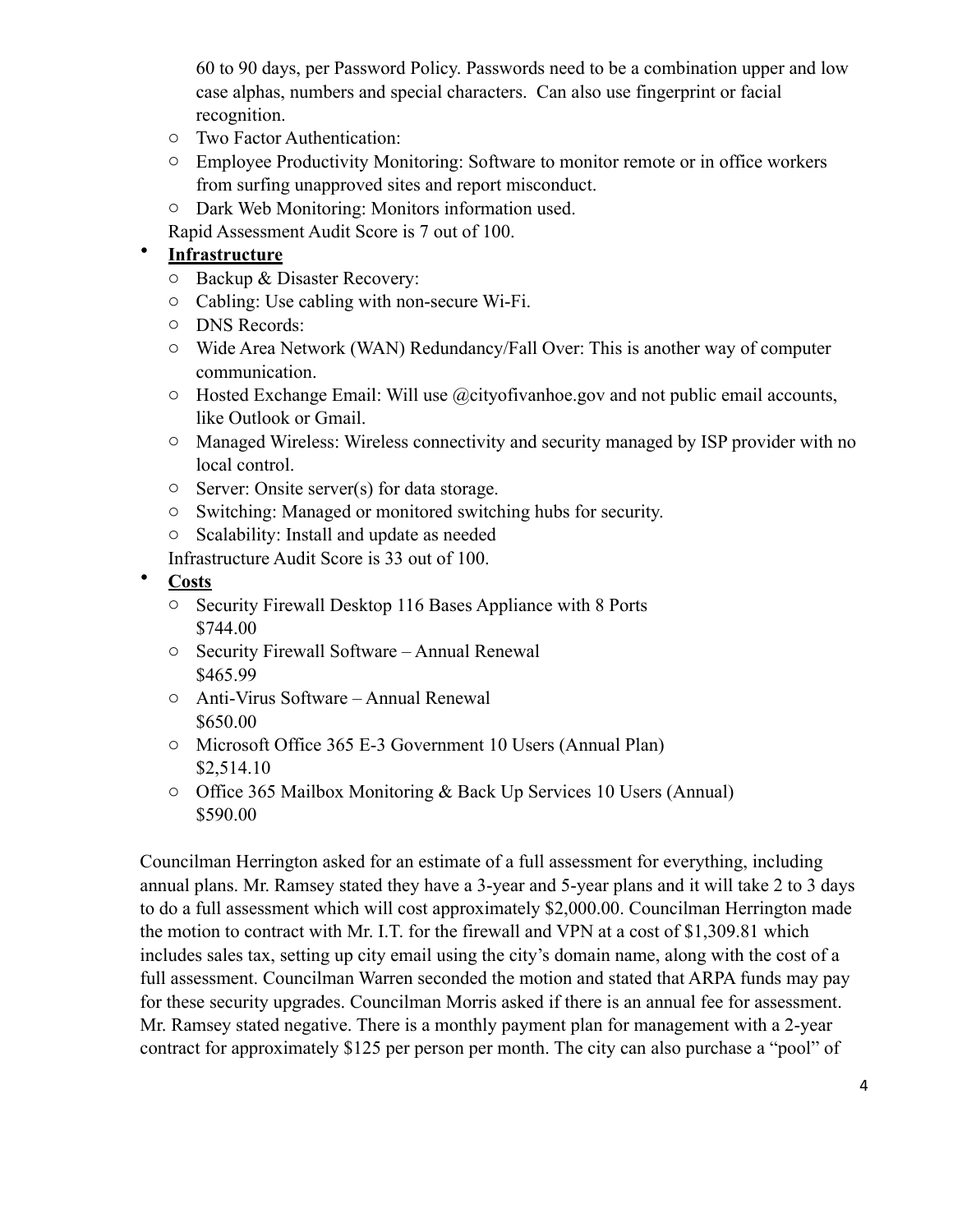hours. This would include 14 people at 5 to 6 hours for \$4,855, plus \$1,500.00 for firewall. Councilman Morris wants a formal proposal to review and consider costs. Councilman Herrington amended his motion to include a formal proposal. Again, Councilman Warren seconded the motion and was pass unanimously.

# **Agenda Item #11 – Discuss/Action on Change Order #1 for Bond Construction Work per LJA Engineering**

Ivanhoe Estates Drive and Nottingham Drive was not included in the original bid. There is a problem with mailbox locations and drainage pipe at Galahad to drain water into Lake Charmaine. Councilman Morris made the motion to approve Change Order #1 for \$25,100.18 for additional work necessary on Sherwood Forest Drive, Sherwood Forest West Drive and Lakewood. Councilman Craven seconded the motion and was passed unanimously.

## **Agenda Item #12 – Discuss/Action on Contract Modification/Extension for Local Sanitation**

Councilman Blackstone made the motion to approve the 5-year contract and price increase with Local Sanitation. Councilman Herrington seconded the motion and was passed unanimously.

# **Agenda Item #13 – Discuss/Action on Appointment/Reappointment of Judith Haney as Court Judge**

Councilman Blackstone made the motion to reappoint Judith Haney as Court Judge. Councilman Herrington seconded the motion and was passed unanimously.

## **Agenda Item #14 – Discuss/Action on December 2021 Financial Report**

C.D. Woodrome submitted a written report in the Council packet. Mayor Bennett asked that discussion and approval be postponed until the March 17, 2022 meeting.

## **Agenda Item #15 – Discuss Action on January 2022 Financial Report**

C.D. Woodrome submitted a written report in the Council packet. Mayor Bennett asked that discussion and approval be postponed until the March 17, 2022 meeting.

## **Agenda Item #16 – Schedule Town Hall Meeting**

Date scheduled for March 16, 2022 at 10:00 am.

## **Agenda Item #17 – Update/Discuss/Action Update Relating to Ontiveroz Legal Proceeding** Discussed in Executive Session.

## **Agenda Item #18 – Discuss/Action on Employee Handbook Updates on Paid Time Off & Sick Leave**

Only typographical errors were made and changed the PTO & Sick Leave to fiscal year from calendar year. The agenda item was for information only, no action taken.

## **Agenda Item #19 – Executive Session**

Recessed to Executive Session at 7:42 pm. Reconvened meeting at 8:45 pm.